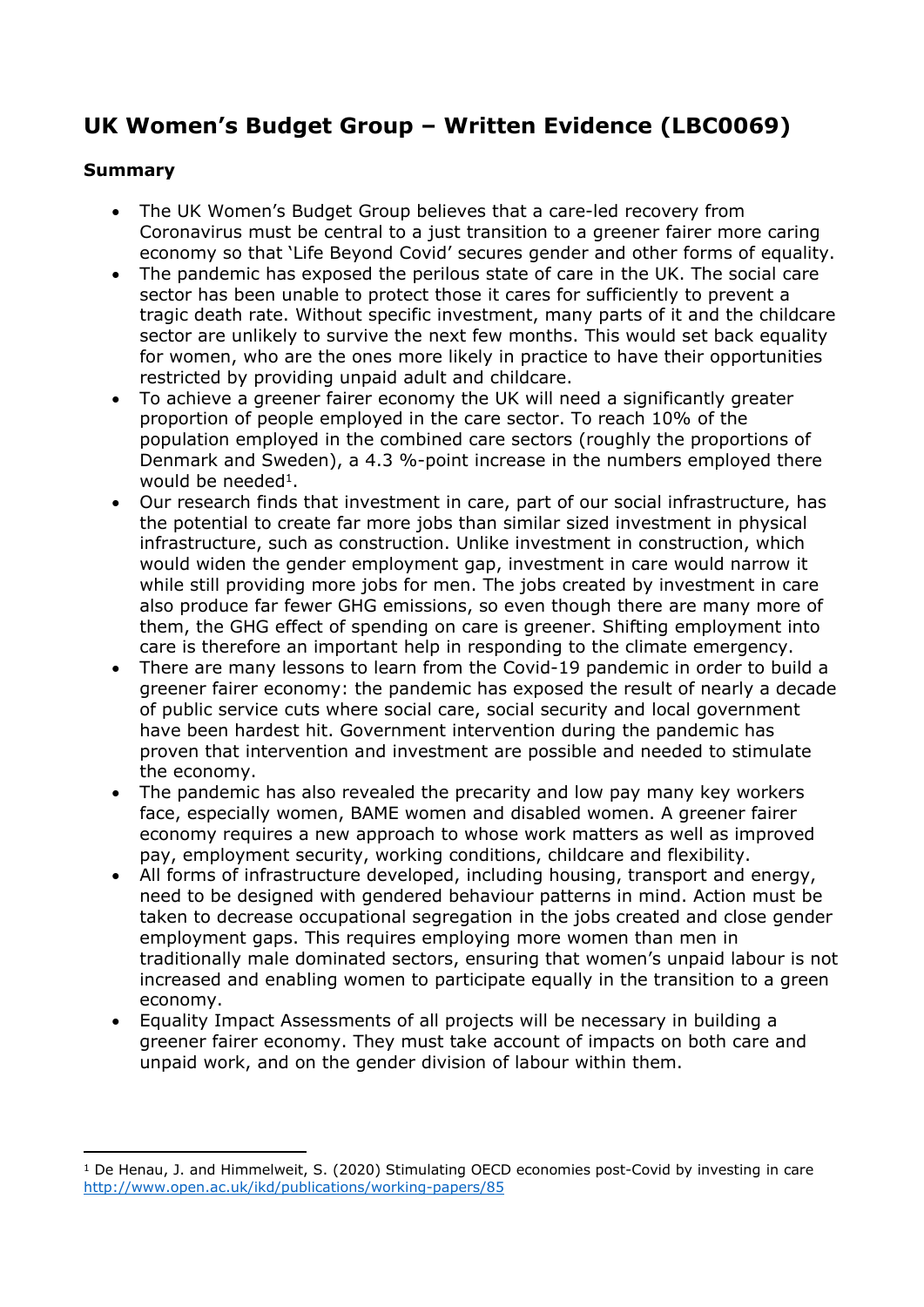## **Introduction**

The UK Women's Budget Group (WBG) is an independent network of leading academic researchers, policy experts and campaigners that analyses the gendered impact of economic policy on different groups of women and men and promotes alternative policies for a gender equal economy.

In May 2020 we launched a paper, authored for the Commission on a Gender-Equal Economy, called: What would a Feminist Green New Deal look like? <sup>2</sup> In July 2020, we launched our 'Care-led Recovery from Coronavirus'<sup>3</sup> report. These documents inform this submission about how British society and everyday life might, and can, change in a post-Covid economy.

Covid-19 has exposed and exacerbated deep inequalities of wealth, gender, race and disability. It has also shown how unready we are for the climate crises still to come unless drastic action is taken to protect people and planet. A greener fairer reset must have care, equality and justice at its centre, enrolling diverse voices in its development every step of the way.

WBG 's main argument is that any recovery must include the goal of *transforming our society into a more caring one in which a larger proportion of the working population are employed in care*. To respond to the climate emergency, we need to create an economy in which the work done within it benefits the population's well-being, while at the same time reducing the damage to the environment of current economic practices.

One of the lessons of the pandemic has been the recognition that care workers are undervalued key workers. A greener fairer economy needs far more care workers and needs to treat and pay them better. This requires a shift in the structure of employment away from more polluting jobs towards jobs in care, for which investment in our social infrastructure, not just in physical infrastructure, is needed. Analysis<sup>4</sup> shows how investment in care would generate far more jobs than an equivalent investment in construction and be more climate friendly too. Investing in care would also have better effects on equality and wellbeing: reducing the gender employment gap rather than increasing it.

If our climate goals are to be achieved, caring for each other, rather than consuming more, must become central to our economy. Throughout this document, we refer to a **greener fairer caring economy** as the lens through which all proposals for life beyond Covid-19 should be assessed. We constantly need to ask: *what will this mean for people's ability to receive and to give good quality care? Will this improve people's wellbeing? What will this mean for fairness and equality, especially for the most marginalised women?*

<sup>2</sup>WBG (2020) Gender and the green new deal briefing [https://wbg.org.uk/analysis/uk-policy](https://wbg.org.uk/analysis/uk-policy-briefings/gender-and-the-green-new-deal/)[briefings/gender-and-the-green-new-deal/](https://wbg.org.uk/analysis/uk-policy-briefings/gender-and-the-green-new-deal/)

<sup>3</sup> WBG (2020) A Care-led Recovery from Coronavirus [https://wbg.org.uk/wp](https://wbg.org.uk/wp-content/uploads/2020/06/Care-led-recovery-final.pdf)[content/uploads/2020/06/Care-led-recovery-final.pdf](https://wbg.org.uk/wp-content/uploads/2020/06/Care-led-recovery-final.pdf)

<sup>4</sup> WBG (2020) A Care-led Recovery from Coronavirus [https://wbg.org.uk/wp](https://wbg.org.uk/wp-content/uploads/2020/06/Care-led-recovery-final.pdf)[content/uploads/2020/06/Care-led-recovery-final.pdf](https://wbg.org.uk/wp-content/uploads/2020/06/Care-led-recovery-final.pdf)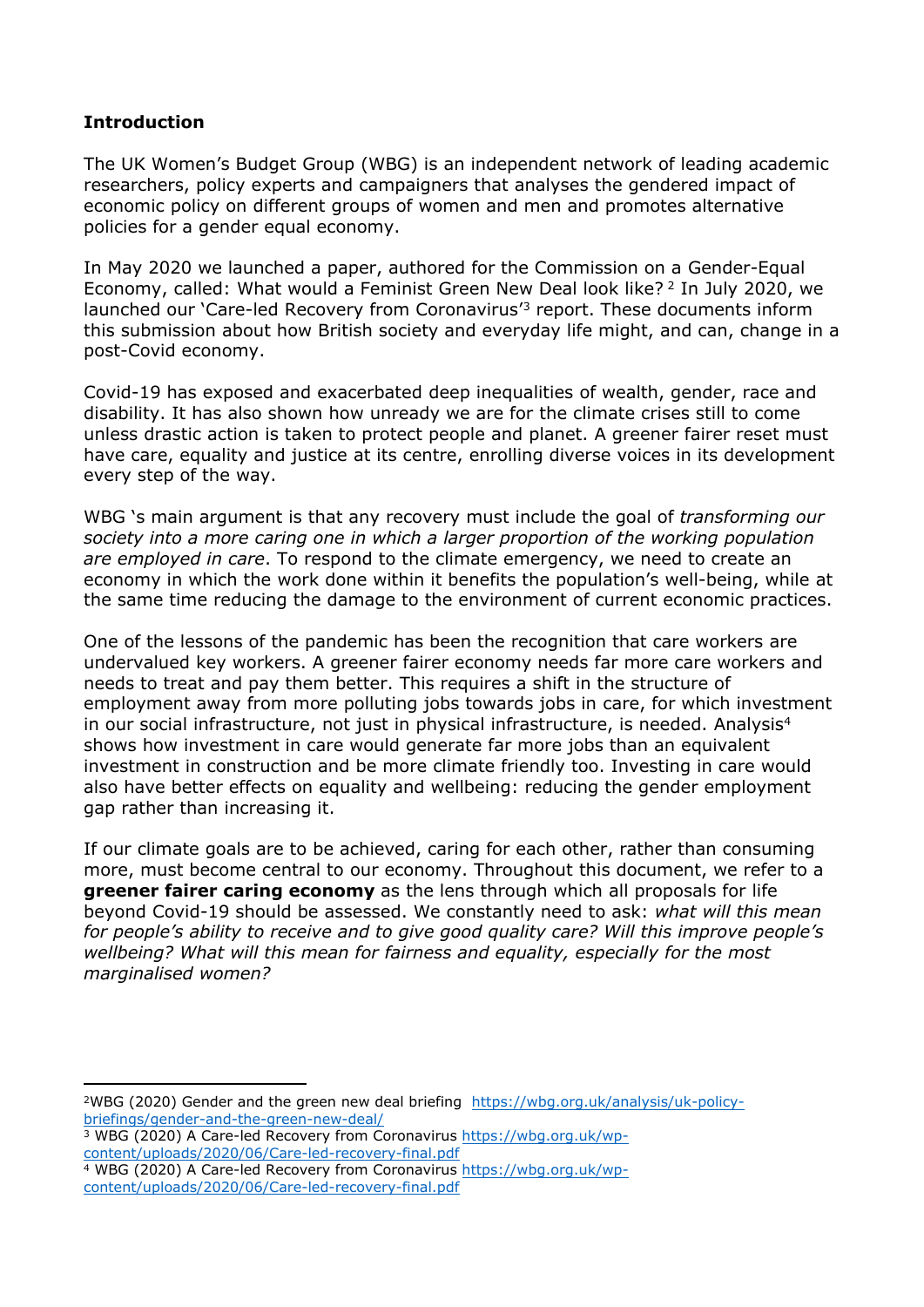# **PART 1: Coronavirus in the UK, what went so badly wrong?**

The UK Women's Budget Group has been clear from the outset that the Covid-19 crisis c*ollides* with pre-existing crises of austerity and inequality<sup>5</sup>. These crises are linked because women, especially Black, Asian and ethnic minority<sup>6</sup> and disabled women<sup>7</sup>- as a result of their unpaid caring roles and consequent reliance on public services and social security - have been disproportionately impacted by cuts to public expenditure.

## *Public service cuts*

Social care, healthcare, social security, and local government have all had their budgets cut in the last decade<sup>8</sup>, leaving services and staff depleted and unready for the unprecedented challenge faced by Coronavirus. For example, underfunding in the social care sector meant zero-hour contracts are widely used, with residential and domiciliary care workers going between many care homes and home visits each day, increasing their risk of spreading disease. Fear of a shortage of hospital beds led to the decision not to test older people before discharging them from hospital to care homes. These factors, a result of austerity, have been blamed for the thousands of excess deaths in care homes.

Local authorities have had 60 pence in every pound of central government funding cut since 2010<sup>9</sup> limiting their ability to be able to meet their statutory duties and forcing the closure of childcare, domestic abuse refuges, youth centres, housing association and other community services<sup>10</sup>. The decision to cut central government grants, leaving local authorities dependent on council tax and business rates, has significantly increased regional inequality and left many places in the UK unprepared to deal with this crisis. Those in deprived areas of the UK have been hit twice as hard by virus  $deaths<sup>11</sup>$ .

# *Privatisation*

The increasing reliance on private sector providers has limited the effectiveness and speed on the response to Covid-19. This is true not only of those contracted directly to respond to Covid-19, but also applied to pre-pandemic preparations. In particular, the privatised social care sector did not have in place any of the pandemic preparations that could be expected of the public sector. Competitive practices of profit-making businesses in a labour-intensive sector, such as the care sector, inevitably leads to pressures on working time and pay, resulting in poor quality care and poor-quality working conditions.

<sup>5</sup> WBG (2020) Crises Collide: Covid-19 and women [https://wbg.org.uk/analysis/uk-policy-briefings/crises](https://wbg.org.uk/analysis/uk-policy-briefings/crises-collide-women-and-covid-19/)[collide-women-and-covid-19/](https://wbg.org.uk/analysis/uk-policy-briefings/crises-collide-women-and-covid-19/)

<sup>&</sup>lt;sup>6</sup> WBG (2018) Intersecting inequalities <https://wbg.org.uk/analysis/intersecting-inequalities/>

<sup>7</sup> WBG (2018) Disabled women and austerity [https://wbg.org.uk/wp-content/uploads/2018/10/Disabled](https://wbg.org.uk/wp-content/uploads/2018/10/Disabled-women-October-2018-w-cover-2.pdf)[women-October-2018-w-cover-2.pdf](https://wbg.org.uk/wp-content/uploads/2018/10/Disabled-women-October-2018-w-cover-2.pdf)

<sup>8</sup> For more detail on cuts see WBG's pre-budget briefings [https://wbg.org.uk/analysis/uk-policy](https://wbg.org.uk/analysis/uk-policy-briefings/2020-wbg-briefings/)[briefings/2020-wbg-briefings/](https://wbg.org.uk/analysis/uk-policy-briefings/2020-wbg-briefings/)

<sup>10</sup> WBG (2019) Triple whammy: the impact of local government cuts on women <https://wbg.org.uk/analysis/reports/triple-whammy-the-impact-of-local-government-cuts-on-women/> <sup>11</sup> ONS (2020) Deaths involving COVID-19 by local area and

deprivation[https://www.ons.gov.uk/peoplepopulationandcommunity/birthsdeathsandmarriages/deaths/dat](https://www.ons.gov.uk/peoplepopulationandcommunity/birthsdeathsandmarriages/deaths/datasets/deathsinvolvingcovid19bylocalareaanddeprivation) [asets/deathsinvolvingcovid19bylocalareaanddeprivation](https://www.ons.gov.uk/peoplepopulationandcommunity/birthsdeathsandmarriages/deaths/datasets/deathsinvolvingcovid19bylocalareaanddeprivation)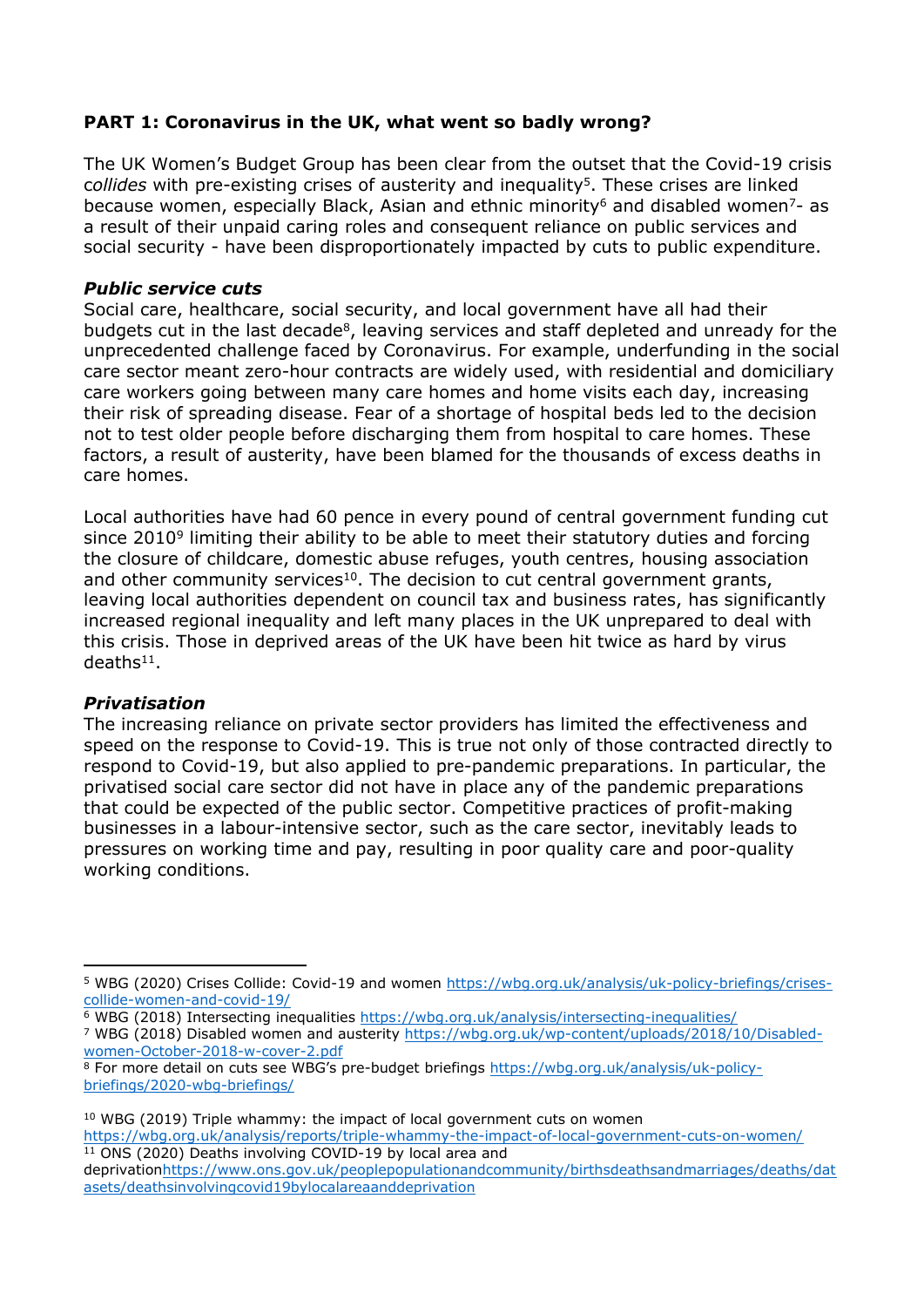These pressures can only be addressed by developing a National Care Service, funded by central government but delivering services locally in innovative ways involving care recipients and care workers in their design.

## *Inequalities*

Coronavirus has exposed the deep-seated economic inequalities in the British society and how they translate into public health crises. Although men and ethnic minority communities are more likely to die from the virus, specific groups of women are at increased risk, especially from the economic impact. In the midst of lockdown we also saw one the biggest social uprisings about racial injustice in British history. We now know that the virus has killed significantly more Black people, as well as causing proportionally more deaths amongst Asian and other ethnic minority communities<sup>12</sup>. The ONS has now found that disabled women are eleven times more likely than nondisabled women to die from Covid-19<sup>13</sup>. These health inequalities are, at least in part, the result of economic and social inequalities, including in work, pay, housing, food security, air quality and caring responsibilities.

#### *Governance and representation*

There has been limited representation of women, especially ethnic minority or disabled women, in the UK Government decision making bodies and very few women in Boris Johnson's cabinet who are directly dealing with the pandemic<sup>14</sup>. This could be a reason for the omission of care, especially childcare, in plans to 'reopen the economy'. This omission will continue to have consequences for women and gender equality in the UK as people are forced to return to work before schools and childcare centres are able to operate as normal.

Additionally, the Government has refused many requests, including from the Women and Equalities Select Committee Chair, to publish their equality impact assessments of pandemic policy. This makes accountability impossible and brings into question the Government's gender-assessment capabilities. As above, care and especially the unequal division of unpaid care has been poorly taken account of throughout the pandemic to the detriment of gender equality. Comprehensive and meaningful equality impact assessments could have avoided this.

Most decisions about Coronavirus strategy have been made centrally. However, the slowness of subsequent local lockdowns has demonstrated the benefits of devolved community decision making and information sharing. Such decentralisation should be an important part of a greener fairer economy but only if balanced with significant redistribution through central financing of local government.

<sup>12</sup> The Guardian (2020) Black people four times more likely to die from Covid-19 ONS finds [https://www.theguardian.com/world/2020/may/07/black-people-four-times-more-likely-to-die-from](https://www.theguardian.com/world/2020/may/07/black-people-four-times-more-likely-to-die-from-covid-19-ons-finds)[covid-19-ons-finds](https://www.theguardian.com/world/2020/may/07/black-people-four-times-more-likely-to-die-from-covid-19-ons-finds)

<sup>13</sup> ONS (2020) Coronavirus (COVID-19) related deaths by disability status, England and Wales Coronavirus (COVID-19) related deaths by disability status, England and Wales: 2 March to 15 May 2020 [https://www.ons.gov.uk/peoplepopulationandcommunity/birthsdeathsandmarriages/deaths/articles/corona](https://www.ons.gov.uk/peoplepopulationandcommunity/birthsdeathsandmarriages/deaths/articles/coronaviruscovid19relateddeathsbydisabilitystatusenglandandwales/2marchto15may2020) [viruscovid19relateddeathsbydisabilitystatusenglandandwales/2marchto15may2020](https://www.ons.gov.uk/peoplepopulationandcommunity/birthsdeathsandmarriages/deaths/articles/coronaviruscovid19relateddeathsbydisabilitystatusenglandandwales/2marchto15may2020)

<sup>&</sup>lt;sup>14</sup> The Guardian (2020) 'A Boys Club' Boris Johnson accused of running a blokey government [https://www.theguardian.com/politics/2020/jul/11/its-a-boys-club-johnson-accused-of-running-blokey](https://www.theguardian.com/politics/2020/jul/11/its-a-boys-club-johnson-accused-of-running-blokey-government)[government](https://www.theguardian.com/politics/2020/jul/11/its-a-boys-club-johnson-accused-of-running-blokey-government)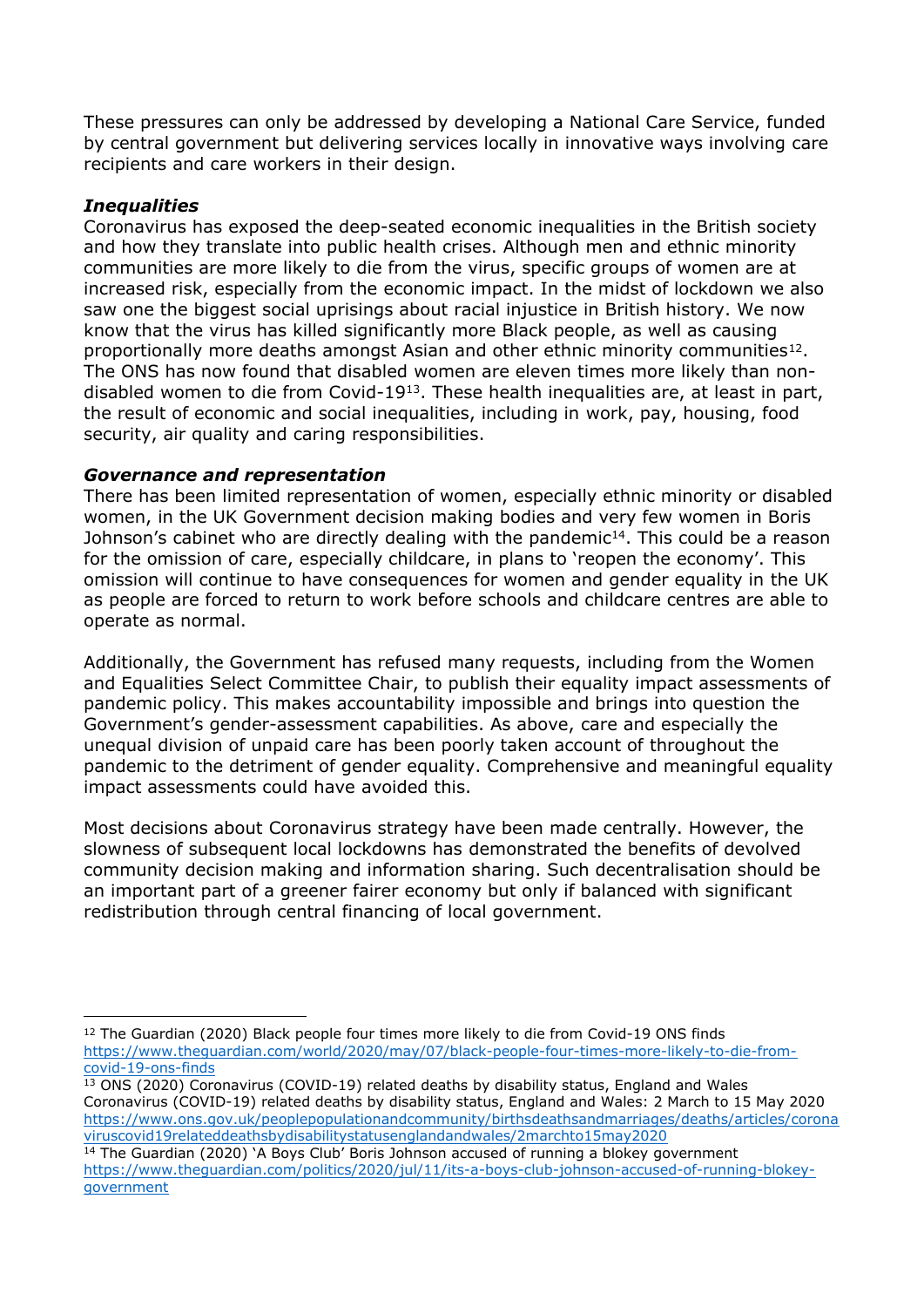## **PART 2: Lessons from the pandemic**

The Government's response to Covid-19 has been mixed but there have been some important lessons learned and some policies that could be replicated beyond the pandemic to promote gender and other forms of equality. Action to tackle these inequalities will require significant investment in: increased pay and working conditions for key workers, especially health and care workers; local government services and social security; safe, green and affordable housing as well as much broader action to tackle racism and the climate emergency. There are plenty of lessons to be learned from the Coronavirus pandemic:

#### *Intervention is possible and desirable*

Firstly, both the Coronavirus Job Retention (CJRS) or 'furlough' scheme and other initiatives aimed at slowing the spread of the virus, for example, the housing of homeless people, demonstrate that significant Government intervention in the economy is both possible and desirable. After nearly a decade of fiscal tightening which has disproportionately impacted women, especially Black, Asian and ethnic minority and disabled women<sup>15</sup>, the response to the pandemic has proven austerity to be a political decision, not an economic necessity. Recognising this is crucial to changing the narrative about public spending, which will be necessary if we are to improve the lives of women and minority groups<sup>16</sup> as well as tackle the climate emergency.

One lesson learnt from Covid-19 is that we can replicate higher levels of Government spending. Public spending is needed to invest in an economic recovery, green jobs and improve our public health infrastructure. But we also need to go further to extend this logic beyond the pandemic to other departments including social security, local government and social care where austerity continues to be the norm. An end to austerity requires refinancing what has been lost, not simply stopping cuts.

# *Flexible working is achievable*

Secondly, the Coronavirus lockdown has surely made the case for flexible, remote and home working - even as it has also exposed the gendered tensions with childcare shortages and the enduring inequalities of unpaid work. Women and equality organisations have long called for flexible working to be written into law as a 'day one right' and this was effectively introduced during the Coronavirus lockdown. As the Government encourages people back to offices, there is an opportunity for it and employers to acknowledge the benefits of flexible remote working, not only to reduce the environmental costs of commuting, but to ease people's lives especially of those with caring responsibilities and disabled people. Nonetheless, flexible working cannot be a substitute for universal affordable childcare and genuinely shared parental leave<sup>17</sup>.

Throughout the pandemic it has been reported by the IFS, ONS<sup>18</sup> and many private polls<sup>19</sup> that women have taken on considerably more of the unpaid childcare and home

<sup>15</sup> WBG (2018) Intersecting inequalities <https://wbg.org.uk/analysis/intersecting-inequalities/>

<sup>&</sup>lt;sup>16</sup> Women are more likely to reply on social security and public services because they are more likely to have unpaid caring responsibilities.

<sup>&</sup>lt;sup>17</sup> For more information about both these policies, see WBG submission to a 2019 BEIS inquiry on shared parental leave WBG (2019) Parental leave and pay [https://wbg.org.uk/wp-content/uploads/2020/03/WBG-](https://wbg.org.uk/wp-content/uploads/2020/03/WBG-Parental-leave-and-pay.pdf)[Parental-leave-and-pay.pdf](https://wbg.org.uk/wp-content/uploads/2020/03/WBG-Parental-leave-and-pay.pdf)

<sup>&</sup>lt;sup>18</sup> ONS (2020) Parenting in lockdown: Coronavirus and the effects on work-life balance [https://www.ons.gov.uk/peoplepopulationandcommunity/healthandsocialcare/conditionsanddiseases/articl](https://www.ons.gov.uk/peoplepopulationandcommunity/healthandsocialcare/conditionsanddiseases/articles/parentinginlockdowncoronavirusandtheeffectsonworklifebalance/2020-07-22) [es/parentinginlockdowncoronavirusandtheeffectsonworklifebalance/2020-07-22](https://www.ons.gov.uk/peoplepopulationandcommunity/healthandsocialcare/conditionsanddiseases/articles/parentinginlockdowncoronavirusandtheeffectsonworklifebalance/2020-07-22)  $19$  IFS (2020) How are mothers and fathers coping under lockdown?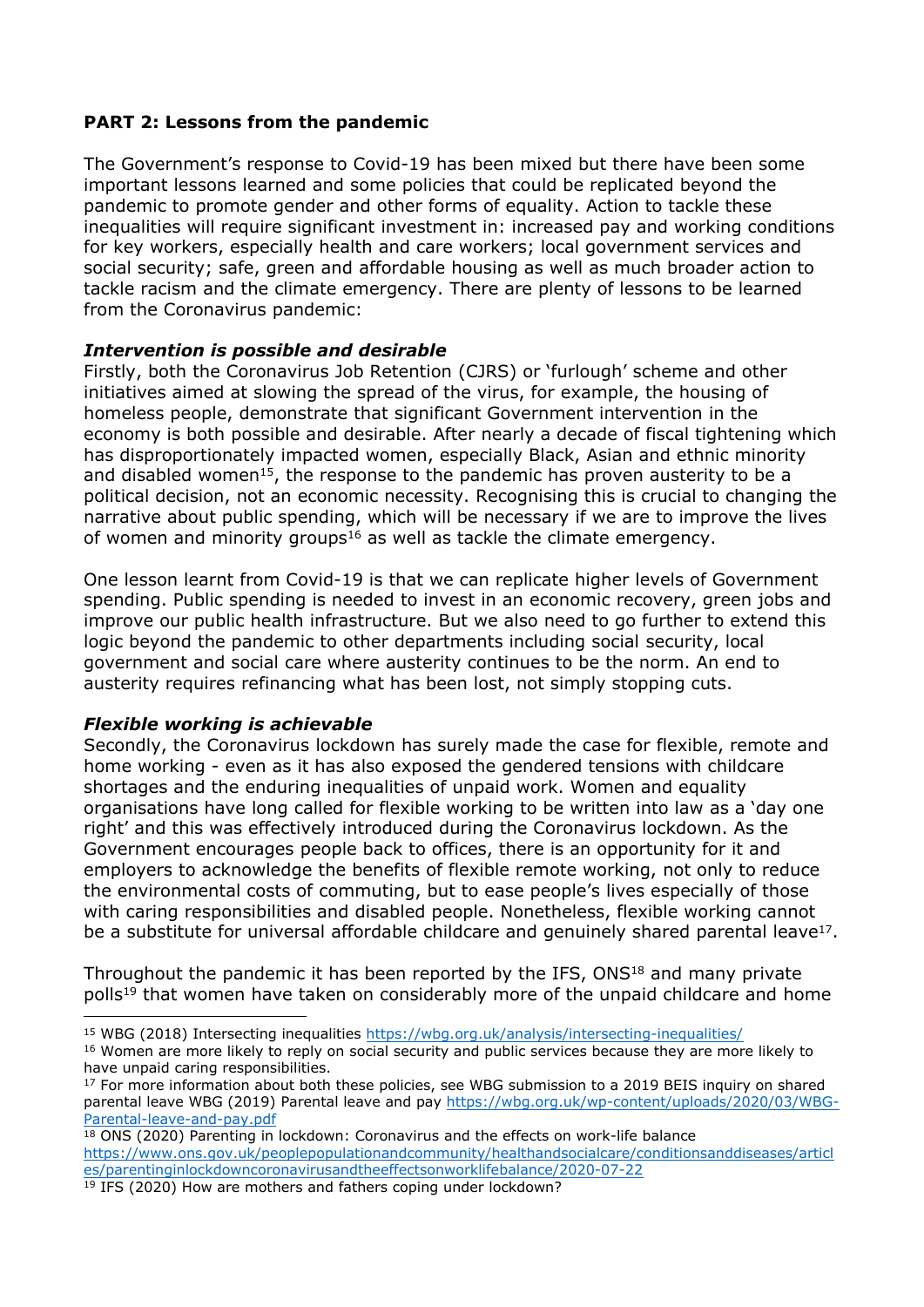schooling than men. The childcare sector is in crisis with a quarter of nurseries or 150,000 childcare places suggesting they might close within the year<sup>20</sup> and the Government is now encouraging employers to force workers back to offices, without ensuring childcare is available. A key lesson of the pandemic must be that flexible working is possible, and can help those with unpaid care responsibilities, but needs to be backed up by affordable high-quality care provision.

## *The value of key work*

Coronavirus has arguably demonstrated that how we value work needs to change. Those who have kept society going have been dubbed 'key workers' and include bus drivers, supermarket workers and care workers. Women are twice as likely to be key workers as men<sup>21</sup> whilst 39% of working mothers are key workers compared with just 27% of the working population as a whole<sup>22</sup> while BAME and migrant women are overrepresented<sup>23</sup>. They are overwhelmingly low paid and insecure work including zero hours contracting is rife<sup>24</sup>. One benefit of this group of workers being singled out is that it makes their exploitation and precarity visible and challenges ideas about what (and whose) work matters. As part of a greener fairer caring economy we need to translate this revaluation into improved pay, rights and working conditions for key workers, especially health and care workers.

#### *Care is a public good*

If we have learnt one thing from the pandemic it should be that care – adult social care for the elderly and/or disabled, healthcare and childcare – are the backbone of our society. The Government has encouraged people to 'clap for carers' each week while simultaneously presiding over the catastrophe in residential and domiciliary care, where there have been more than 30,000 excess deaths<sup>25</sup>. Care workers are twice as likely to die from Covid-19 than non-key workers<sup>26</sup>. It's now clear that the precarity, devaluation and low pay of care workers as well as the historic privatisation, financialisation and deregulation of the care sector is at least partly to blame for these fatal consequences<sup>27</sup>. A new settlement for social care which includes better pay, training and working conditions surely cannot be delayed any further. Polling suggests the pandemic has helped build political will for this much needed change: for example,

<https://www.ifs.org.uk/publications/14860> and University of Cambridge (2020) Women bear brunt of coronavirus economic shutdown in UK and US. [https://www.cam.ac.uk/research/news/women-bear-brunt](https://www.cam.ac.uk/research/news/women-bear-brunt-of-coronavirus-economic-shutdown-in-uk-and-us)[of-coronavirus-economic-shutdown-in-uk-and-us](https://www.cam.ac.uk/research/news/women-bear-brunt-of-coronavirus-economic-shutdown-in-uk-and-us)

<sup>20</sup> The Guardian (2020) UK childcare industry crushed by Coronavirus crisis <https://www.theguardian.com/education/2020/apr/24/childcare-industry-crushed-by-coronavirus-crisis>

<sup>22</sup> The Resolution Foundation (2020) Risky business

<https://www.resolutionfoundation.org/publications/risky-business/>

<sup>23</sup> WBG (2020) Unequal impact: the gendered economic impact of Covid-19

[https://wbg.org.uk/analysis/consultation-responses/submission-coronavirus-and-the-gendered-economic](https://wbg.org.uk/analysis/consultation-responses/submission-coronavirus-and-the-gendered-economic-impact/)[impact/](https://wbg.org.uk/analysis/consultation-responses/submission-coronavirus-and-the-gendered-economic-impact/)

<sup>24</sup> The Resolution Foundation (2020) Risky business

<https://www.resolutionfoundation.org/publications/risky-business/>

<sup>25</sup> William, L. and Buisson. (2020) 34,000 older care home residents in England will have died from Covid-19 and collateral damage by the end of June, it is projected. *Care markets*.

[https://www.laingbuisson.com/wp-content/uploads/2020/06/Covid-story\\_v4.pdf](https://www.laingbuisson.com/wp-content/uploads/2020/06/Covid-story_v4.pdf)

<sup>26</sup> ONS (2020) Coronavirus (COVID-19) related deaths by occupation, England and Wales: deaths registered between 9 March and 25 May 2020

[https://www.ons.gov.uk/peoplepopulationandcommunity/healthandsocialcare/causesofdeath/bulletins/coro](https://www.ons.gov.uk/peoplepopulationandcommunity/healthandsocialcare/causesofdeath/bulletins/coronaviruscovid19relateddeathsbyoccupationenglandandwales/deathsregisteredbetween9marchand25may2020#women-and-deaths-involving-covid-19-by-occupation) [naviruscovid19relateddeathsbyoccupationenglandandwales/deathsregisteredbetween9marchand25may202](https://www.ons.gov.uk/peoplepopulationandcommunity/healthandsocialcare/causesofdeath/bulletins/coronaviruscovid19relateddeathsbyoccupationenglandandwales/deathsregisteredbetween9marchand25may2020#women-and-deaths-involving-covid-19-by-occupation) [0#women-and-deaths-involving-covid-19-by-occupation](https://www.ons.gov.uk/peoplepopulationandcommunity/healthandsocialcare/causesofdeath/bulletins/coronaviruscovid19relateddeathsbyoccupationenglandandwales/deathsregisteredbetween9marchand25may2020#women-and-deaths-involving-covid-19-by-occupation)

<sup>27</sup> WBG (2020) Coronavirus and the past, present and future of social care <https://wbg.org.uk/blog/coronavirus-and-the-past-present-and-future-of-social-care/>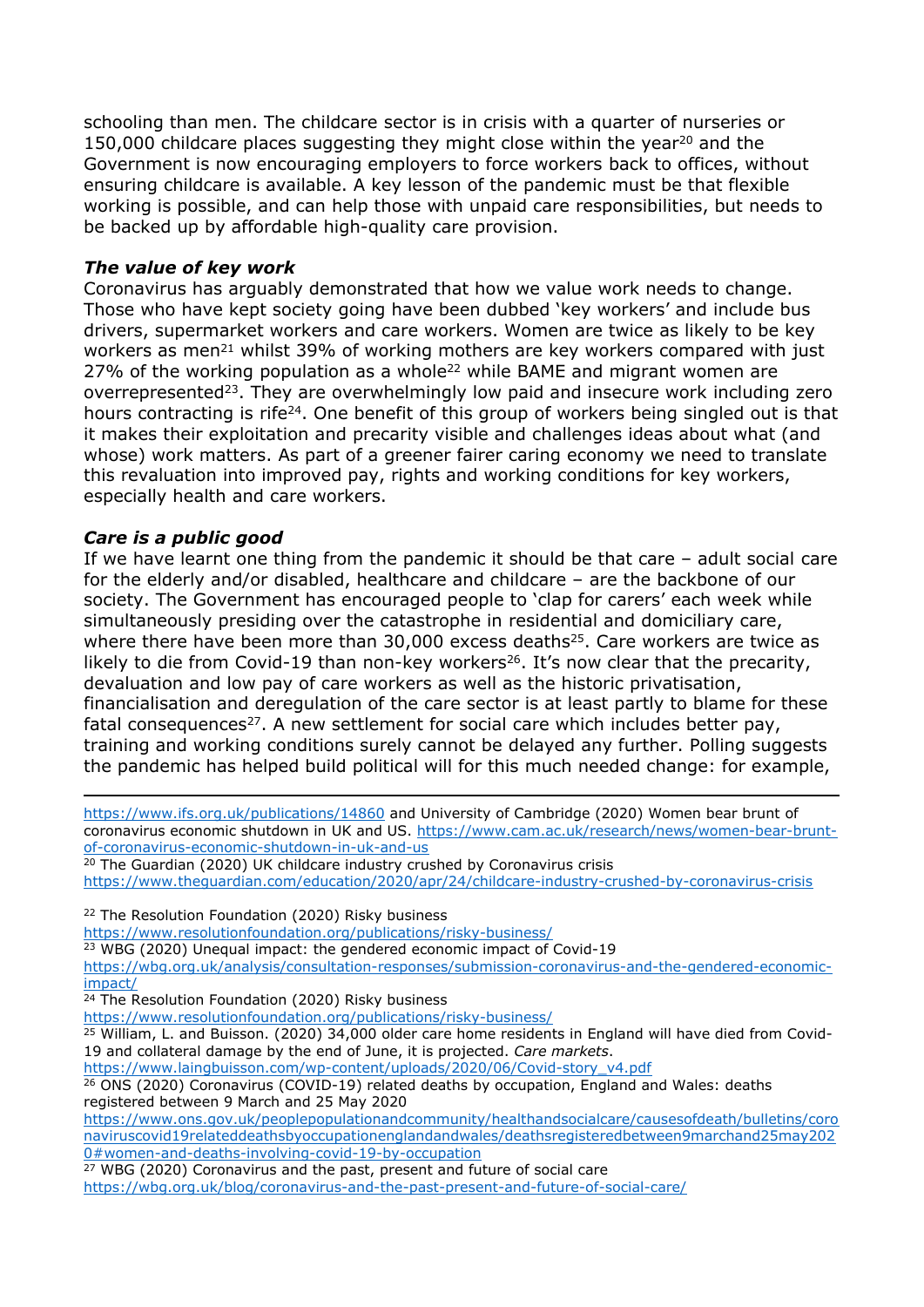polling by the Fawcett Society shows that 7 in 10 Conservative voters support a rise in income tax to fund social care<sup>28</sup>.

## *Infrastructure isn't just roads and rails*

The Government has demonstrated that economic intervention is possible and necessary to mitigate the worst economic effects of the pandemic. It is now starting to make the case for investment in infrastructure as key to creating jobs and a postpandemic recovery. This is a positive divergence from policies of the past decade. However, spending priorities are misquided: the ambition to 'build build build' is a crucial acknowledgement that investment is central to economic recovery, but it neglects both the climate emergency and gender inequality. Of course, green energy, transport and housing will be required for a greener fairer economy, but investing only in construction of physical infrastructure risks sustaining gendered segregation in the labour market where just 12% of construction workers are women,<sup>29</sup> unless specific measures are taken to ensure that the majority of such construction jobs go to women.

But above all, it is investment in social infrastructure where short term funding injections and long-term settlements are desperately needed. Many social care providers and childcare centres are now facing possible insolvency due to increased costs and decreased demand as a result of safety concerns. Even before the pandemic 1 in 7 older people had unmet care needs while only 57% of local authorities had enough childcare for parents working full time<sup>30</sup>. Post-pandemic investment policies must include substantial investment in care if they are to be beneficial for the whole of society and create an economic recovery that improves people's quality of life, not just GDP.

#### *We all need social security sometimes*

The economic fallout from Covid-19 is only just beginning; yet there are many reports of widespread job losses, increases in social security claims and an 89% increase in food bank usage (more for families with children) $31$ . This last figure in part demonstrates that Universal Credit is failing to protect people from poverty and destitution. This failure pre-dates Covid-19, since we know that both in-work and child poverty have increased since the system was introduced<sup>32</sup>. The Coronavirus crisis also presents a moment to reconfigure the British public's approach to social security since many people who may never have imagined themselves doing so are now relying on social protection of one form or another, whether it be the job retention scheme (CJRS), self-employment support payments (SEISS), Jobseeker's Allowance or Universal Credit. For too long the 'skiver' and 'scrounger' narratives have dominated the conversation to demonise those claiming benefits; but the Government must ensure that people remember that the social security system is a universal protection

<sup>&</sup>lt;sup>28</sup> The Fawcett Society (2020) The vast majority of the public think care workers are underpaid <https://www.fawcettsociety.org.uk/news/vast-majority-of-the-public-think-care-workers-are-underpaid> <sup>2929</sup> GMB (2020) Construction industry just 12.5% women and 5.4% BAME

<https://www.gmb.org.uk/news/construction-industry-just-125-women-and-54-bame> <sup>30</sup> WBG (2020) A Care-led Recovery from Coronavirus [https://wbg.org.uk/wp](https://wbg.org.uk/wp-content/uploads/2020/06/Care-led-recovery-final.pdf)[content/uploads/2020/06/Care-led-recovery-final.pdf](https://wbg.org.uk/wp-content/uploads/2020/06/Care-led-recovery-final.pdf)

<sup>31</sup> The Trussell Trust (2020) Press release: UK food banks report busiest month ever [https://www.trusselltrust.org/category/press-](https://www.trusselltrust.org/category/press-releases/#:~:text=The%20Trussell%20Trust%20reports%20a,the%20same%20period%20last%20year)

[releases/#:~:text=The%20Trussell%20Trust%20reports%20a,the%20same%20period%20last%20year](https://www.trusselltrust.org/category/press-releases/#:~:text=The%20Trussell%20Trust%20reports%20a,the%20same%20period%20last%20year) <sup>32</sup> The Joseph Rowntree Foundation (2020) What has driven the rise of in-work poverty? [https://www.jrf.org.uk/report/what-has-driven-rise-work-](https://www.jrf.org.uk/report/what-has-driven-rise-work-poverty#:~:text=As%20a%20society%20we%20believe,workers%20now%20live%20in%20poverty.&text=Over%20the%20last%20five%20years,low%20growth%20in%20their%20earnings)

[poverty#:~:text=As%20a%20society%20we%20believe,workers%20now%20live%20in%20poverty.&tex](https://www.jrf.org.uk/report/what-has-driven-rise-work-poverty#:~:text=As%20a%20society%20we%20believe,workers%20now%20live%20in%20poverty.&text=Over%20the%20last%20five%20years,low%20growth%20in%20their%20earnings) [t=Over%20the%20last%20five%20years,low%20growth%20in%20their%20earnings.](https://www.jrf.org.uk/report/what-has-driven-rise-work-poverty#:~:text=As%20a%20society%20we%20believe,workers%20now%20live%20in%20poverty.&text=Over%20the%20last%20five%20years,low%20growth%20in%20their%20earnings)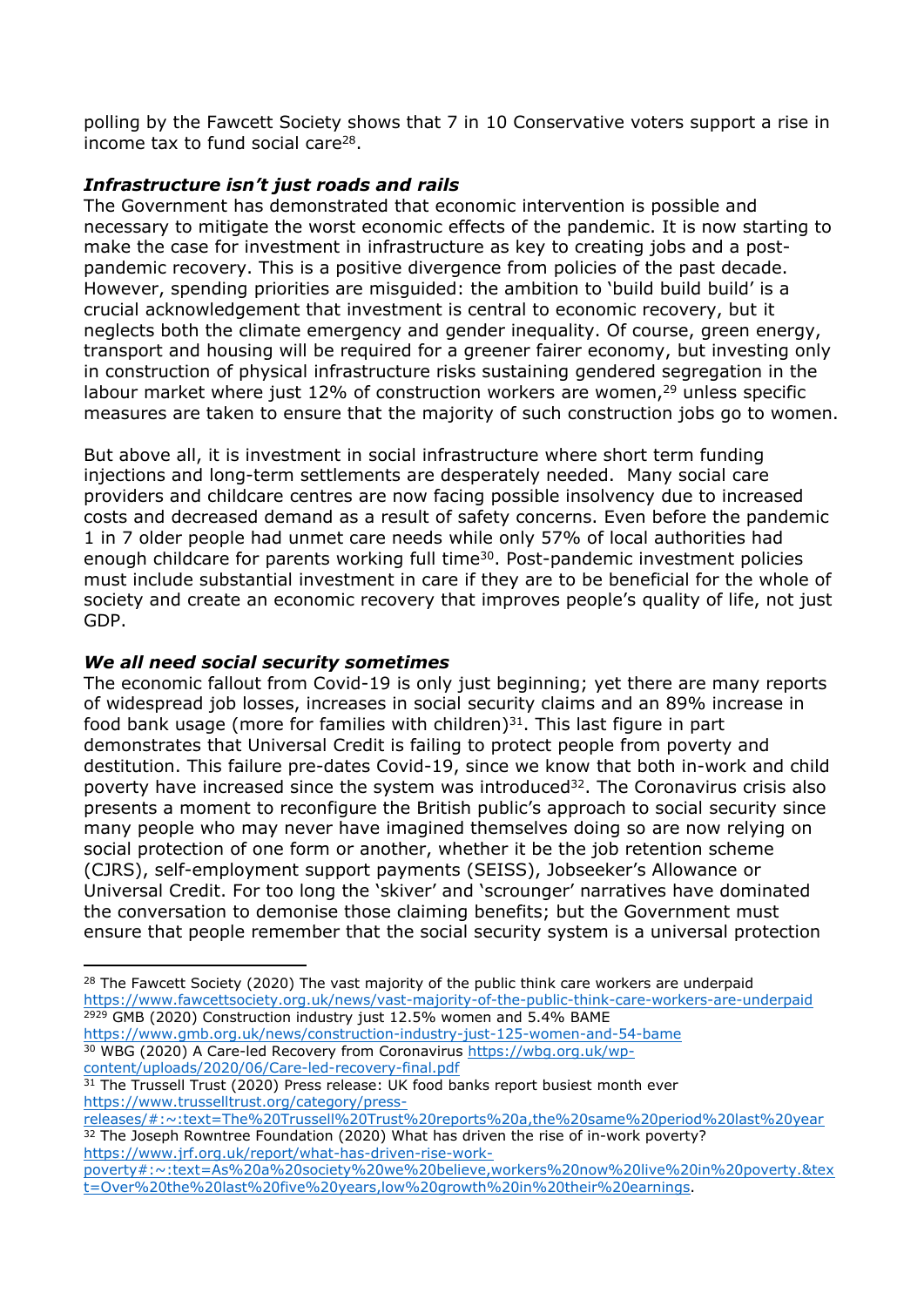against risk that everyone might need to use to some point. This could spur on political will for the much-needed overhaul of the system outlined below.

# **PART 3: Policies for 'Life Beyond Covid'**

## *A Care-led Recovery*

The stimulus package for recovery from Covid-19 must include a focus on care including healthcare, adult social care, care and independent living for disabled people and childcare. These sectors were underfunded before Covid-19, but the pandemic has exposed and exacerbated shortfalls in both the quality and quantity of care available. Since women are the majority of those in need of care, the majority of those working in the care sector, and the majority of those providing unpaid this is also a matter of gender equality.

- A new settlement for the social care sector cannot be delayed any further: underfunding, precarity, low pay and lack of regulation in the adult social care sector is partly to blame for the number of excess deaths from Coronavirus. WBG calls for sustainably funded National Care Service with a highly trained, well-paid workforce providing high quality care to all who need it.
- Universal free childcare is needed to prevent attainment gaps widening further for children. It would also help protect against the danger of a two-tier return to work whereby women are restricted from returning to work at the same time as men by childcare shortages. This should be accompanied by a new system of shared parental leave.
- Those working in care, health and education must be recognised for their enormous contribution to society that pre-dates Covid-19. Their pay and employment security must be a first priority.

Simulation modelling by WBG members shows<sup>33</sup> the economic and environmental benefits of investing in care to aid recovery: investment of 2.8% of GDP in a combination of child and social care would create nearly 2 million jobs, 2.7 times as many jobs as an equivalent investment in construction. 6.3 times as many jobs for women and 1.1 times as many for men. This would increase the employment rate by 4.8% points and reduce the gender employment by 4% points. Investment in construction, unless mitigating measures to combat gender segregation in the industry were put in place, would increase the gender employment gap.

Providing free universal childcare for all 3.1m children (40 hours a week for 48 weeks a year), would require an initial investment in 2018 prices of between £39bn (1.8% GDP) and £58bn (2.7% of GDP) - depending on the wages of childcare workers. This would create between 1.4 million and 1.5 million full-time equivalent jobs, raising women's employment rate by between 5.6 and 5.9 percentage points. Direct and indirect taxation on income and consumption has the potential to recoup between 76% and 72% of this annual investment leaving between £9bn and £16bn net funding figure. Funding is also recouped through the reduction of families claiming social security $34$ .

<sup>33</sup> WBG (2020) A Care-led Recovery from Coronavirus [https://wbg.org.uk/wp](https://wbg.org.uk/wp-content/uploads/2020/06/Care-led-recovery-final.pdf)[content/uploads/2020/06/Care-led-recovery-final.pdf](https://wbg.org.uk/wp-content/uploads/2020/06/Care-led-recovery-final.pdf)

 $34$  3 De Henau, J. (2019) 'Employment and fiscal effects of investing in universal childcare: a macro-micro simulation analysis for the UK', IKD Working Paper No. 83, March (<https://bit.ly/2C8E8vQ>) All figures updated for 2018. Figures are not simply higher compared to 2014 because the child population is slightly lower but also teacher pay rise was slightly less than inflation while GDP and living wages have increased, so differential between the two scenarios is less than in 2014.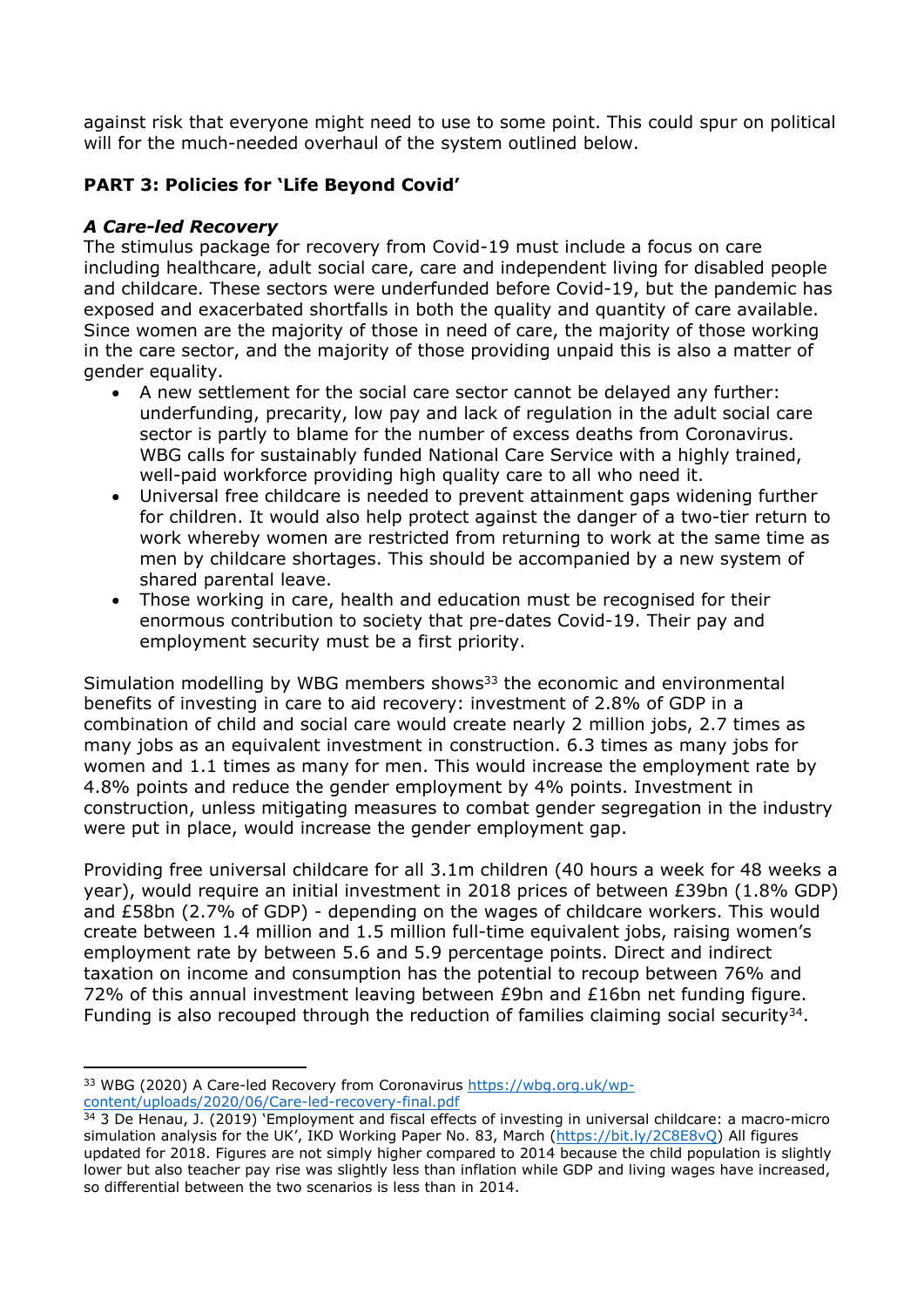These investments are also future proof: Eurostat data tell us that each job created by investment in care is only one third as polluting (in terms of GHG emissions) as each job created by investment in the construction industry<sup>35</sup>. As a result, the total emissions from investing in care are lower, at 85% of those of an equivalent investment in construction, even though *each pound invested in care produces nearly three times as many jobs*. Investment in social infrastructure is environmentally preferable as well as better at creating jobs and promoting equality.

## *Inclusive physical infrastructure*

Investment in the physical infrastructure required to deliver a greener economy must consider women's needs and patterns of behaviour. The different ways which different groups of women and men use physical infrastructure must be taken account of in every stage of design and building so that gender equality is central to the green recovery. For example, investment in green local buses that cover shorter distances, are cheaper and often allow people to 'trip-chain' more easily has a better chance of improving women's lives than spending on the more expensive, long-distance rail network <sup>36</sup>.

It is crucial that policies to tackle the climate emergency do not increase women's share of unpaid labour. To help with this, collective solutions that reduce unpaid labour should be developed: for example, reusable nappies are better for the planet, but take more time to reuse and wash, so efforts to promote reusable nappies could be accompanied by establishing local cooperative laundry services to create well-paid secure jobs and reduce unpaid work.

New housing and residential developments ought to provide collective services wherever possible to enable greater sharing and cooperation (as found for example in some co-housing schemes). Such schemes reduce the amount of domestic work required in private households at the same time as reducing resource consumption and environmental impacts.

All consultations on green recovery investment should take place at family-friendly times with childcare available, as well as local women's civil society organisations being actively consulted and collecting data on gendered space use. The impacts of all such schemes on people's ability to care should be routinely considered along with their gender equality impact.

#### *Greener fairer jobs*

Investment in the greener fairer caring economy should be accompanied by action to reduce occupational segregation and enable women to take advantage of the new green jobs created. We must not see a replication of inequalities of pay, seniority and roles in the design of these new green jobs. This is particularly for construction jobs. Currently just 12% of construction workers are women and 5.4% are Black, Asian or ethnic minorities<sup>37</sup>. It's crucial that new green sectors train, employ and retain women and ethnic minority workers so that they can benefit from investment in green physical infrastructure. A good example of this occurred during the construction of the Olympic 2012 sites<sup>38</sup>.

<sup>&</sup>lt;sup>35</sup> Calculations by Jerome De Henau for WBG, using Eurostat data <https://ec.europa.eu/eurostat/data/database>

<sup>36</sup> <https://wbg.org.uk/analysis/uk-policy-briefings/2019-wbg-briefing-public-transport-and-gender/>

<sup>37</sup> GMB (2020) Construction industry just 12.5% women and 5.4% BAME <https://www.gmb.org.uk/news/construction-industry-just-125-women-and-54-bame>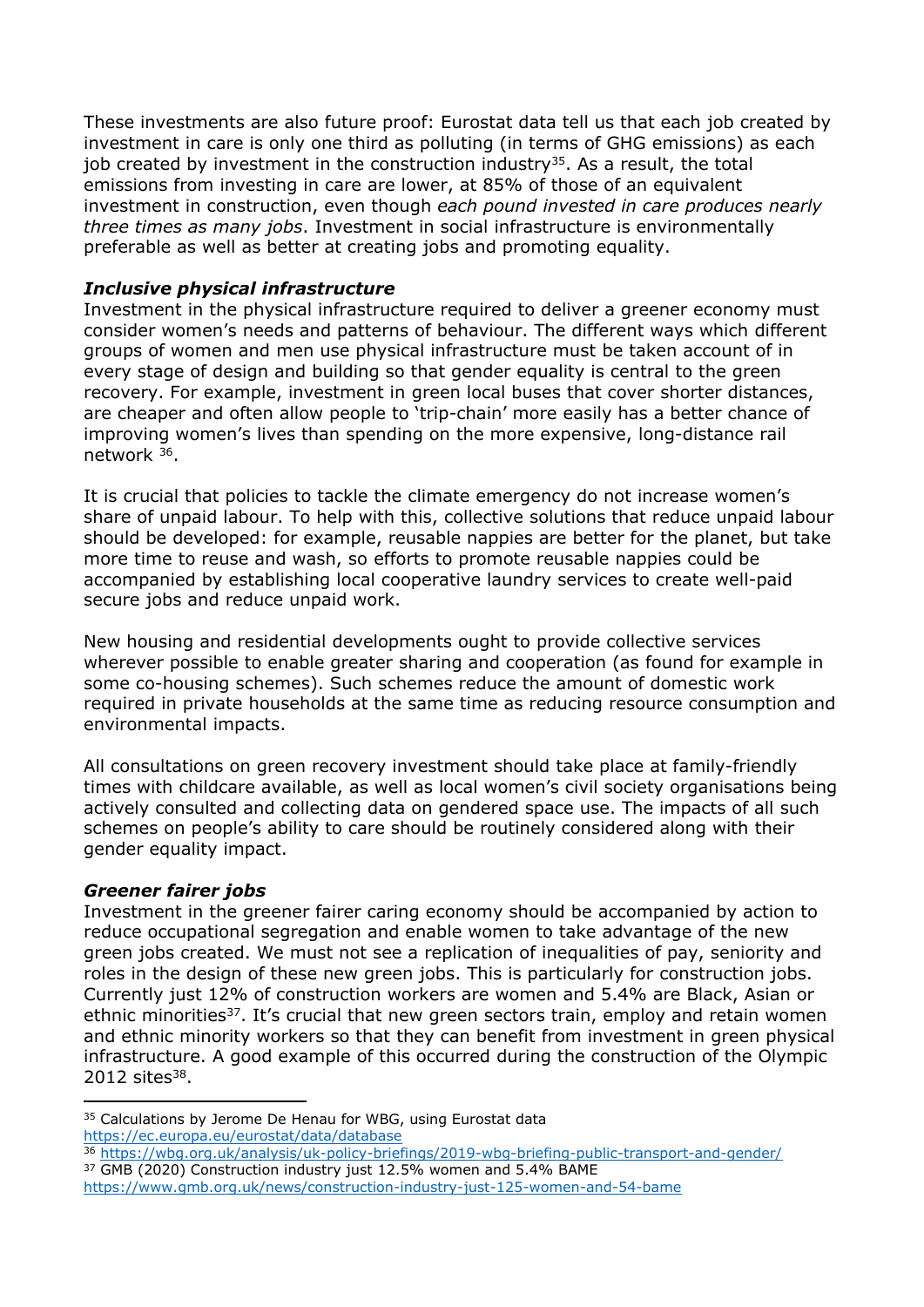At the same time, efforts must be made to encourage more men into jobs in the sectors where women currently predominate such as education, health and care, by increasing pay, and improving job security and career prospects, which would also help close the gender pay gap.

For all sectors of new investment, there will also be a need to recruit and reskill workers diverted from sectors that have been hardest hit such as aviation and hospitality or, those whose jobs are at risk through automation. This will require providing subsidies or other incentives (including paid education leave) to support access to training and development programmes and give more people, especially for women and people from low-income and BAME backgrounds, access to high-skilled work.

Specific training programmes should be designed to rectify existing occupational segregation and labour market inequalities. This will be particularly important for projects in the construction industry, which will risk exacerbating the gender employment gap, unless mitigating measures are put in place to recruit a majority of women.

Education also has a role in ending such occupational segregation. This requires funding for programmes in schools, universities and vocational education to support women and girls, especially those from disadvantaged backgrounds, into STEM roles, including green ones, and men into more caring roles, through training and apprenticeships. This should be accompanied by financial support, including subsided training and paid education leave, to support women, low-income and BAME people to access training and development programmes and give more people access to highskilled work in the new green economy.

#### *Redistributing unpaid care*

Prior to the pandemic women were doing 60% more unpaid work than men, which limited their time for paid work. Employment strategies must include policies redistribute this unpaid labour. Investment in childcare and social care as set out above will be crucial for this. It also requires genuinely shared parental leave policies whereby well-paid, individual, non-transferable entitlements are available for each parent<sup>39</sup>, as well as policies outlined above like flexible working. Increases to paid Carers' Leave and Carers' Allowance are also key to allow people but especially women to care and work without suffering financial penalties.

#### *Redistributing wealth*

Redistributing wealth must be a central component of a greener, fairer economy, reducing gender and other inequalities (men, especially white men, have more wealth and financial assets than women due to the historic gender pay gap<sup>40</sup>). Taxation is central to this, as below. More detailed proposals for a fairer, gender-equal tax system can be found on WBG's website<sup>41</sup>.

<sup>38</sup> Construction.co.uk (2009) Women build Olympic win [https://www.construction.co.uk/construction](https://www.construction.co.uk/construction-news/103861/women-build-olympic-win)[news/103861/women-build-olympic-win](https://www.construction.co.uk/construction-news/103861/women-build-olympic-win)

<sup>39</sup> WBG (2020) Parental leave and pay [https://wbg.org.uk/wp-content/uploads/2020/03/WBG-Parental](https://wbg.org.uk/wp-content/uploads/2020/03/WBG-Parental-leave-and-pay.pdf)[leave-and-pay.pdf](https://wbg.org.uk/wp-content/uploads/2020/03/WBG-Parental-leave-and-pay.pdf)

<sup>40</sup> WBG (2019) Taxation and gender [https://wbg.org.uk/commission/inputs-to-the-commission/policy](https://wbg.org.uk/commission/inputs-to-the-commission/policy-papers-social-security-and-taxation/)[papers-social-security-and-taxation/](https://wbg.org.uk/commission/inputs-to-the-commission/policy-papers-social-security-and-taxation/)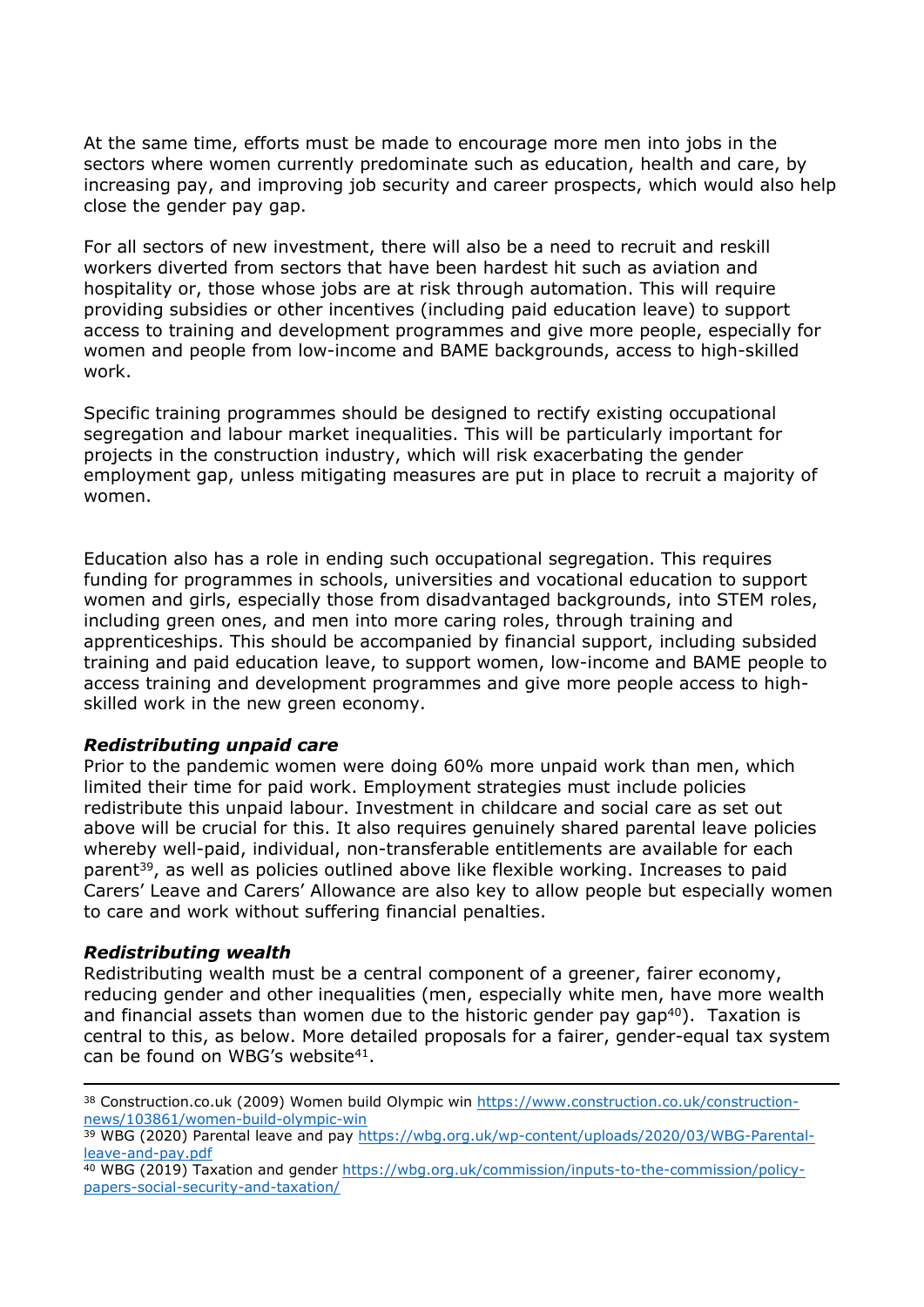Additionally, proposals including Universal Basic Income (UBI) or a Minimum Income Guarantee (MIH), a shorter working week or maximum pay ratios also have potential to rectify inequalities of gender and race, but there are also risks that UBI/MIG and 30 hour working weeks might exacerbate the unequal division of unpaid labour. These measures cannot stand alone without investment in childcare, genuinely shared parental leave and other measures to redistribute unpaid care work.

A similarly optimistic yet cautious approach should be taken to adopting a wellbeing economy approach. There are opportunities for such an approach to rectify inequalities in the British economy but the broad nature of the term "well-being" risks shrouding key problems like unpaid care and gender-based violence<sup>42</sup>.

WBG calls for more research to be done into the impact of any of these policies on gender equality before they are implemented as the backbones of 'Life Beyond Covid'. The final report of WBG's Commission on a Gender-Equal Economy<sup>43</sup> will take a closer look at some of these proposals and will hopefully be of interest to the APPG.

#### *Social security reform*

At this time especially, the society security system should be a system of contributory non-means-tested benefits so that people who lose their jobs have their individual right to social security. Universal Credit has failed to protect people from poverty and destitution during the pandemic. But the pandemic has also shown that intervention in the economy at times of difficulty is both necessary and desirable. It is time for an alternative.

In the short term, the Government must:

- Raise the level of universal credit and uprate legacy benefits to match
- Increase the level of local housing allowance to match 50% of median rents locally
- Abolish the two-child limit (which disproportionately disadvantages BAME families since they are more likely to have more than two children<sup>44</sup>.)
- Address the high taper rate which creates disincentives to work for second earners (mainly women)
- End the 5-week wait for Universal Credit
- Introduce separate payments of Universal Credit by default
- Remove punitive sanctions and conditionality.
- Abolish 'no recourse to public funds' (NRPF) conditionality which forces migrant people into poverty and destitution.
- Abolish the eligibility floor for statutory sick pay and increase it to the real Living Wage.

In the longer term a better system is needed:

<sup>41</sup> Himmelweit, S. and Bennett, F. (2020) Taxation and social security [https://wbg.org.uk/wp](https://wbg.org.uk/wp-content/uploads/2020/03/tax-and-social-security-overview.pdf)[content/uploads/2020/03/tax-and-social-security-overview.pdf;](https://wbg.org.uk/wp-content/uploads/2020/03/tax-and-social-security-overview.pdf) Palmer, R. (2020) Wealth, tax and gender https://wbg.org.uk/wp-content/uploads/2020/03/tax-and-social-security-overview.pdf

<sup>42</sup> You can read more about gender equality and wellbeing in this paper, written for WBG's Commission on a Gender-Equal Economy Trebeck, K (2020) Supporting but not synonymous: a wellbeing economy and a gender equal economy [https://wbg.org.uk/wp-content/uploads/2020/06/Supporting-but-not](https://wbg.org.uk/wp-content/uploads/2020/06/Supporting-but-not-synonymous.pdf)[synonymous.pdf](https://wbg.org.uk/wp-content/uploads/2020/06/Supporting-but-not-synonymous.pdf)

<sup>43</sup> WBG (2020) Commission on a Gender-Equal Economy <https://wbg.org.uk/commission/> <sup>44</sup> WBG (2018) Intersecting inequalities: the impact of austerity on BME women <https://wbg.org.uk/analysis/intersecting-inequalities/>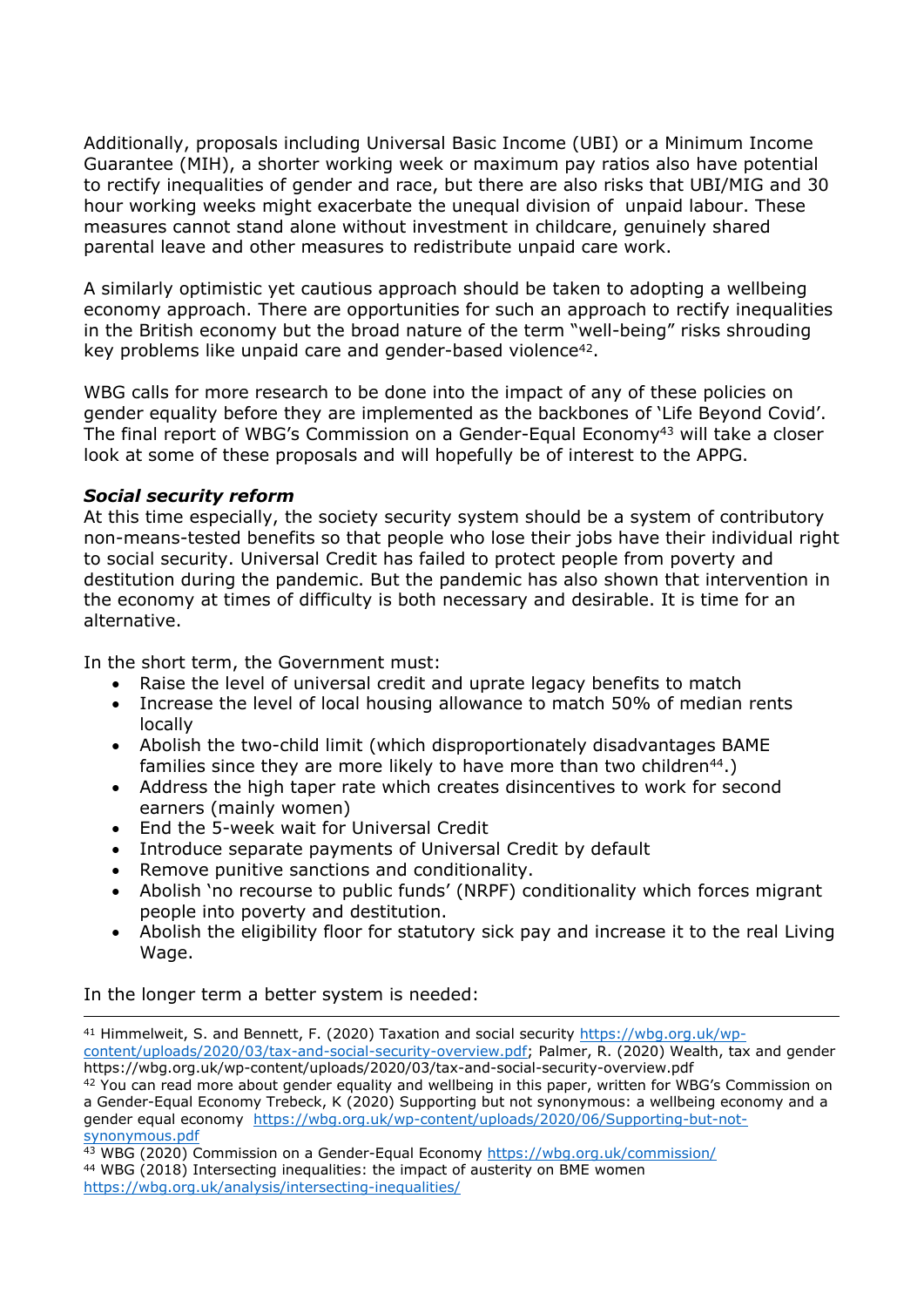- There is an opportunity to galvanise the understanding that social security can be a universal system to protect against risk that could be needed by everyone at some point.
- WBG argues for a non-means tested social security system as far as possible, in part because this can be used to provide individually based benefits more easily than means-tested systems. Benefits designed to pay for additional costs, such as those for children and disability, should be universal as far as possible, because these additional costs affect anyone in these situations, regardless of their income level; the better off should pay more in taxation, but this applies to everyone, and should not just affect those with children or disabilities.
- It is important that people are treated with dignity and respect by the social security system. Sanctions undermine this. There has always been conditionality of some sort in the UK's social security system; but claimants should be involved in designing a new system and it must take account of caring responsibilities and gender dynamics between individuals.
- Recognising the ways in which we are all "interdependent" is key to developing a social security system that enables us all to meet our potential.
- The system of payments for disabled people should be focused on improving provisions for independent living which improve the capabilities of both disabled people and the staff employed to work with them. Such support should also be provided by better public services, together with non-means-tested payments that recognise the true additional costs of disability, on the one hand, and by income replacement where needed, on the other.
- To make the social security system work for families with and without children, free childcare needs to be decoupled from paid employment. The 30 hours of free childcare for 3- and 4-year-olds should be built on. High quality childcare should be provided and seen as a right for children, not a cash subsidy to their parents.

#### *Diverse political representation*

Governments whose make up is more diverse and representative of the public make better decisions that serve the interests of more people. Yet, the decision-making bodies of the UK Government at both national and local level remain overwhelming male and white. Dramatic changes including the use of all-women/BAME shortlists and quotas, as well as childcare for all candidates and representatives, is needed to rectify this situation if a greener fairer care-led economy is to be delivered.

Diversifying the Government so that it is more representative of the population is just the first step. Inclusive participation and community democracy should also be central to localising power and resources in the greener and fairer economy. This can be done by: promoting economic, ecological and carbon education in schools as well as through the media; requiring all consultation on environmental policies to include civil society including women and minority groups; experimenting with different models of consultation including citizens' assemblies; supporting new forms of ownership such as cooperatives and community-owned enterprises; and ensuring that women are engaged in all these processes.

# **PART 4: How to pay for 'Life Beyond Covid'**

In the short term, low interest rates and a need to stimulate demand make borrowing the best to way to pay for the measures take to combat the pandemic and the substantial investment required for the recovery programme. In the long run, revenue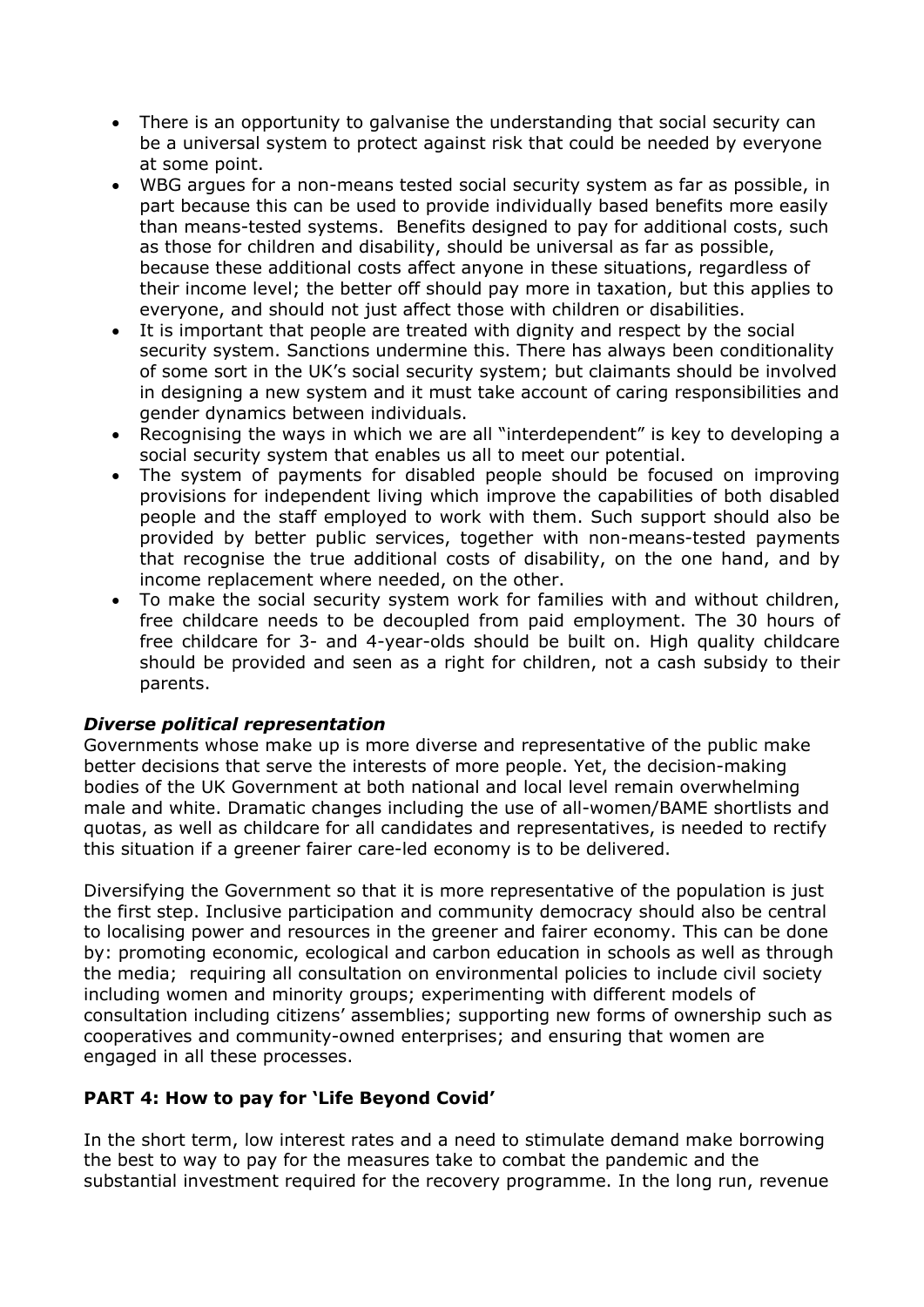for a greener fairer economy should be generated using progressive taxation which redistributes income and wealth, including between women and men. A fairer tax system is urgently needed and can be reformed in the meantime, but increasing the total revenue collected should wait until the economy has fully recovered (in its new, greener and fairer shape).

Such a fairer tax system would close tax loopholes, redistribute wealth between women and men and, hold transnational corporations to account for practices that exploit people and planet. Tax reforms should include: a fossil fuels tax for corporations, a financial transaction tax and reform of income and corporation tax in a more progressive direction.

Tax reform to generate investment revenue and decrease gender inequalities of wealth:

- Reintroduce genuine independent taxation of income, by **abolishing the marriage allowance and the high-income child benefit tax charge**
- Consider **abolishing the personal tax allowance to fund a small cash payment to all adults** – which would not avoid the need to think about the amount and structure of other benefits
- **Equalise capital gains tax rates with income tax** and remove the separate CGT allowance. At the same time the government should **scrap Entrepreneurs Relief**. IPPR estimate that this could raise £90bn over five years.<sup>45</sup> The CGT **forgiveness at death should be removed**.. This approach would reduce the current favourable tax status afforded to capital gains, which benefits men over women, and it would increase government resources to spend on public services. Polling by YouGov for Oxfam and Tax Justice UK showed that this approach is overwhelmingly **popular** with the public<sup>46</sup>.
- **Tax dividend income at the same rate as income from work and remove the separate dividend allowance.** IPPR estimate that this could raise £26bn over five years based on the current income tax schedule.<sup>47</sup> This would reduce gender inequality in disposable incomes, as well as provide more resources to spend on public services.
- **Introduce a financial transaction tax**. Estimates from the former head of derivatives trading at the London Stock Exchange are that this could raise £6.8bn a year and help to stabilise the economic system. $48$  This would benefit women as it would provide more resources for government spending and help reduce the current low tax approach to share transactions.
- **Turn inheritance tax into a progressive tax on lifetime gifts taxed at income tax rates and limit reliefs**. This would help change the perspective of inheritance tax into one that was levied on lucky recipients, as opposed to someone who has just died. Such a tax would close off avenues for avoidance and would allow lower rates for basic rate taxpayers, making it harder to argue that inheritance tax is swingeing in its level. This approach would also have the effect of encouraging estates to be distributed among a larger number and less wealthy beneficiaries, and thus helping to disincentivise the remaining gender

<sup>45</sup>IPPR (2019) Just Tax <https://www.ippr.org/files/2019-09/just-tax-sept19.pdf>

<sup>46</sup> Tax Justice Network UK (2020) Voters agree low tax lifestyles enjoyed by the wealthy need to stop <https://www.taxjustice.uk/blog/voters-agree-low-tax-lifestyles-enjoyed-by-the-wealthy-need-to-stop> <sup>47</sup> IPPR (2019) Reforming the taxation of dividends [https://www.ippr.org/files/2019-11/reforming-the](https://www.ippr.org/files/2019-11/reforming-the-taxation-of-dividends-nov19.pdf)[taxation-of-dividends-nov19.pdf](https://www.ippr.org/files/2019-11/reforming-the-taxation-of-dividends-nov19.pdf)

<sup>48</sup> PEF (2019) Making the UK a citadel of long term finance <https://progressiveeconomyforum.com/events/making-the-uk-a-citadel-of-long-term-finance/>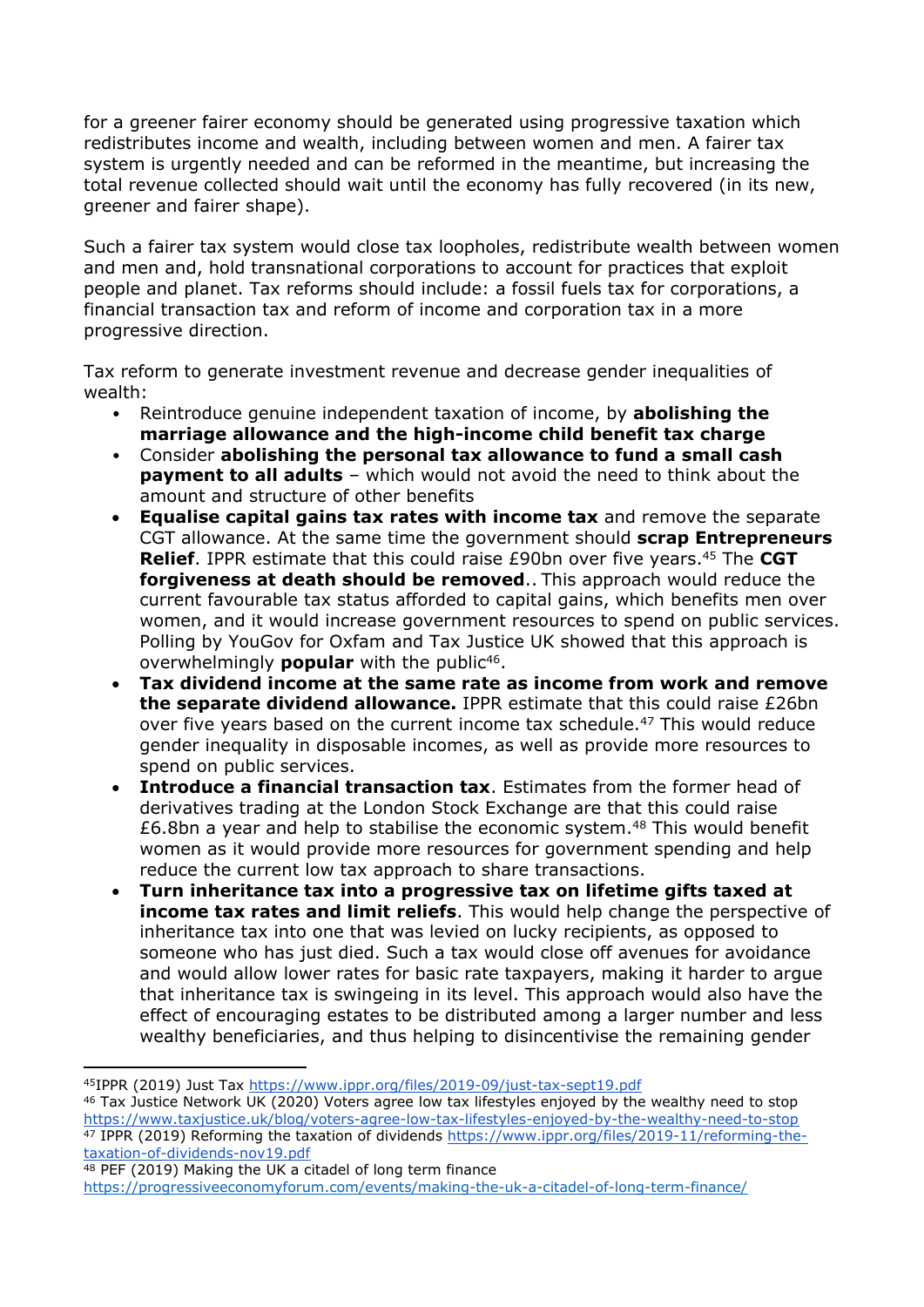bias in current practices. The Resolution Foundation estimate that this change could raise £4.8bn a year.<sup>49</sup>

- Replace council tax with a **proportional property tax levied on the property owner**, and **once this has been implemented, scrap stamp duty**. Replacing these two taxes with a proportional property tax would be more progressive and would bring in much needed revenues for cash-strapped local authorities. The Resolution Foundation estimate that this could raise  $£4.2$ bn a year.<sup>50</sup> It would be important to ensure that the new system didn't disadvantage women, for example by not penalising lone parents or single pensioners, who are most likely to be women.
- Reverse some of the recent cuts to corporation tax and **bring the rate back up to 24%**. In addition, the current approach to taxing multinational companies should be replaced with a **unitary system of taxation** where the profits allocated to the UK are based on a formula using UK sales, staff and assets. This would close down options for avoidance and create a simpler system to implement. Economists estimate that this could raise a further  $£6$ bn a year.<sup>51</sup>

# **PART 5: 'Life Beyond Covid' around the world**

WBG is primarily a national organisation. We make the following recommendations for 'Life Beyond Covid' that will work for women globally:

- Make socio-economic equality (of gender, race, disability etc.) a key goal of any (green) new deal framework and enrolling feminist thinkers in co-creation of planning and policy.
- Work to abolish violence against women and girls as well as supporting victims/survivors with sustainably funded services, including those by and for BAME women.
- Promoting a culture shift towards valuing care as foundational to the environment and economy.
- End the hostile environment in the UK, including rethinking the new Immigration Bill, abolishing the No Recourse to Public Funds condition and ending information exchange between public bodies and the Home Office.
- Promote fair tax policies which close tax loopholes, redistribute wealth between women and men and, hold transnational corporations to account for practices that exploit people and planet. This should include: a fossil fuels tax for corporations, a financial transaction tax and reform of income and corporation tax in a more progressive direction.
- Protect human rights including sexual and reproductive rights in the UK and globally.
- Promote trade justice within all global supply chains including those dominated by women
- Transform food supply chains to enable socially just and environmentally sustainable food production, distribution and consumption.
- Balance recommendations for greater food self-reliance with recognition of the gendered, unpaid and low-paid labour involved in producing and providing food.

taxation<https://www.resolutionfoundation.org/app/uploads/2018/03/Council-tax-IC.pdf> <sup>51</sup>Public Services International (2019) Taxing multinationals: a new approach [https://publicservices.international/resources/publications/taxing-multinationals-a-new](https://publicservices.international/resources/publications/taxing-multinationals-a-new-approach?id=10364&lang=en)[approach?id=10364&lang=en](https://publicservices.international/resources/publications/taxing-multinationals-a-new-approach?id=10364&lang=en)

<sup>49</sup>Resolution Foundation (2018) Passing on: options for reforming inheritance tax <https://www.resolutionfoundation.org/app/uploads/2018/05/IC-inheritance-tax.pdf> <sup>50</sup> Resolution Foundation (2018) Home Affairs: options for reforming property